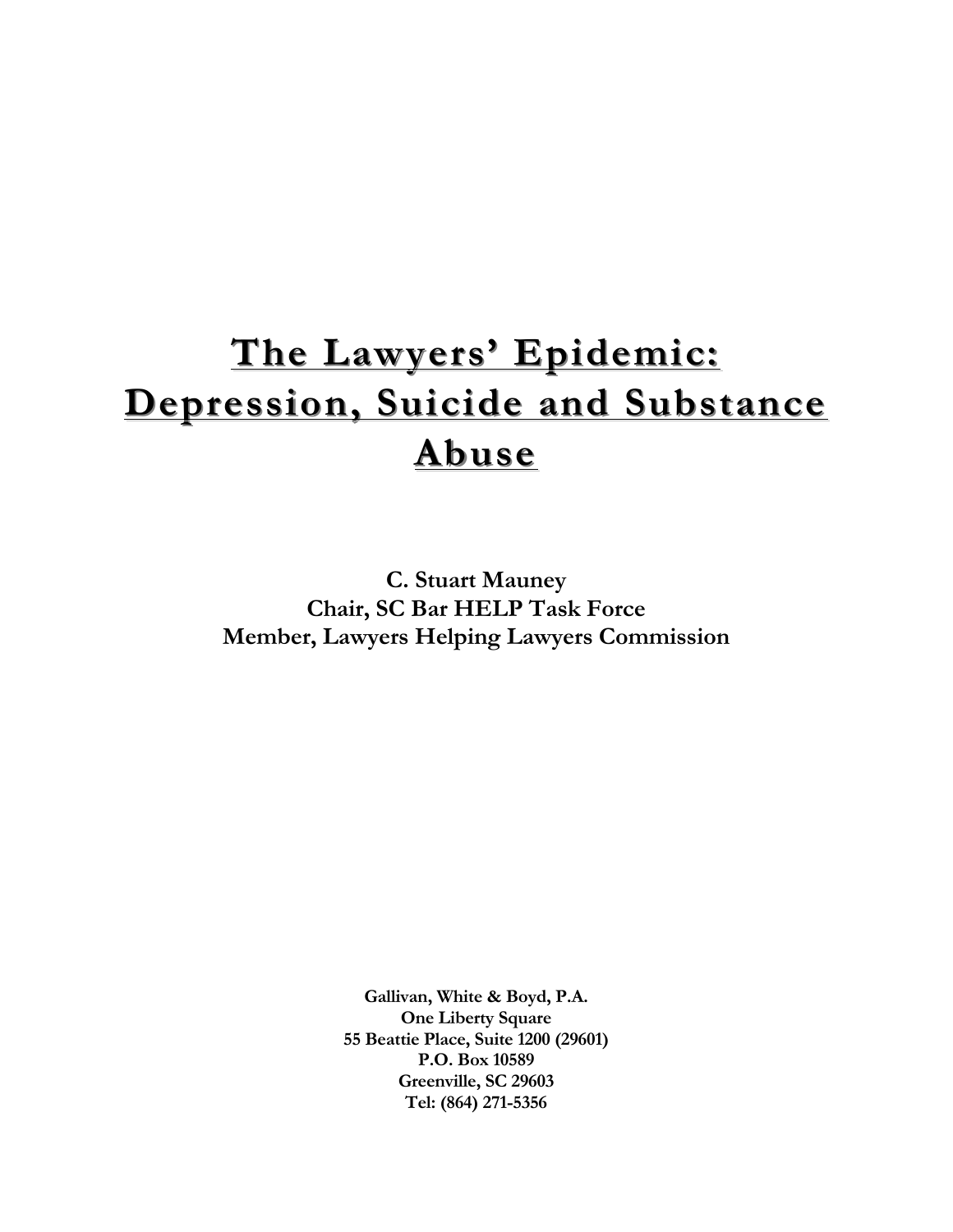#### **Fax: (864) 271-7502 Email: smauney@gwblawfirm.com**

#### **The Lawyers' Epidemic: Depression, Suicide and Substance Abuse**

In a period of 18 months, six lawyers committed suicide in South Carolina. In late 2008, a student at the Charleston (SC) School of Law committed suicide. Around that same time, a student at the USC School of Law died of alcohol poisoning. Recent studies show that lawyers are three times as likely to suffer from depression as members of other professions. The rate of substance abuse among lawyers is twice that of the general population.

The South Carolina Bar formed the HELP Task Force in November 2008 to shine a bright light on these problems. The HELP mission is to raise awareness and promote prevention of substance abuse, mental illness, and suicide within the legal profession. The Bar already has a confidential service for lawyers who suffer from substance abuse and mental illness--Lawyers Helping Lawyers (LHL). HELP complements the work of LHL by educating lawyers, law firms, law students and judges about the services available through LHL. HELP also promotes a better understanding of mental health issues in the legal profession.

The HELP Task Force hopes to save lives and restore integrity to our profession, by bringing an end to the epidemic of depression, suicide, and substance abuse among lawyers.

#### **I. Defining the Problem**

#### **A. Lawyers**

- A 1990 study by Johns Hopkins University found that among more than 100 occupations studied, lawyers were the most likely to suffer from depression and were 3.6 times more likely than average to do so. ("Occupations and the Prevalence of Major Depressive Disorder," 32 Journal of Occupational Medicine 1079 (1990)).
- A research study of 801 lawyers in the State of Washington found that 19% suffered from depression. ("The Prevalence of Depression, Alcohol Abuse, and Cocaine Abuse Among United States Lawyers," 13 Journal of Law and Psychiatry 233 (1990)).
- Some studies estimate that of the 1 million lawyers in this country, approximately 250,000 suffer from some form of depression. ("Depression is the Law's Occupational Hazard," The Complete Lawyer, 3/1/08, Daniel Lukasik).
- 1 in 4 lawyers suffer from elevated feelings of psychological distress, including feelings of inadequacy, inferiority, anxiety, social alienation, isolation and depression (Benjamin Sells, "Facing the Facts About Depression in the Profession," Florida Bar News, March 1995).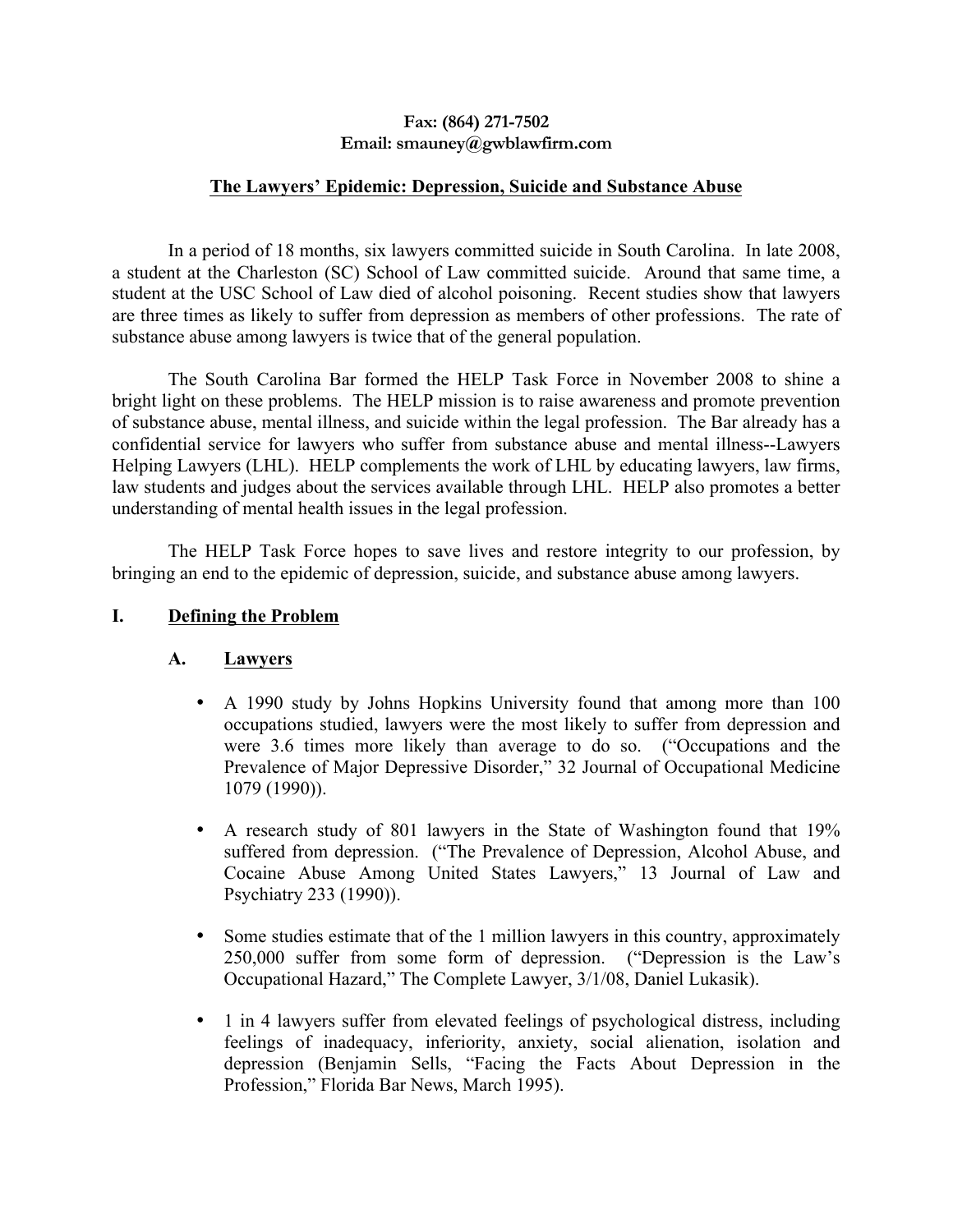- Male lawyers in the United States are two times more likely to commit suicide than men in the general population (1992 study by the National Institute for Occupational Safety and Health).
- Estimates from around the country indicate that the incidence of substance abuse among lawyers is as much as double the national average. Substance abusers are 10 times more likely to commit suicide.
- The quality of life survey by the North Carolina Bar Association in 1991 revealed that almost 26% of respondents exhibited symptoms of clinical depression, and almost 12% said they contemplated suicide at least once a month. (Michael J. Sweeney, The Devastation of Depression; research conducted by Campbell University)
- The North Carolina study was prompted in part by "the tragic suicides of eight Mecklenburg County lawyers in a seven year period." ("Reclaiming our Roots – Understanding Law as a 'Learned Profession' and 'High Calling'," The North Carolina State Bar Journal (Spring 2009), Carl Horn, III)
- Surveys of lawyers in Washington and Arizona show that most lawyers suffering from depression also had suicidal thoughts. (Depression Among Lawyers, 33 Colorado Lawyer 35 (January 2004)). This study found that lawyers have a much greater risk of acting on their suicidal thoughts and succeeding in doing so.
- Suicide ranks among the leading causes of premature death among lawyers. (Utah State Bar Journal August/September 2003).

## **B. Law Students**

- "According to studies conducted by Dr. Andrew Benjamin, et. al., in the 1980s and 1990s, depression among law students approximated that of the general population before law school (about 9-10%). However, it rose to 32% by the end of the first year of law school, and rocketed to an amazing 40% by the third year, never to return to pre-law school levels." ("Depression is Prevalent Among Lawyers – But Not Inevitable," The Complete Lawyer, 12/2/08, Susan Daicoff).
- "Represented graphically, this would indicate that depression rises as steeply as a ski slope. Now, either the pre-law students assessed two weeks before law school classes begin were uncharacteristically 'happy,' at the top of their game, and scored as less often depressed than they really were, or law school has a significant, permanent deleterious affect on them." (Daicoff).
- Lawrence Krieger, a professor at Florida State University College of Law, has conducted research showing that practicing lawyers exhibit clinical anxiety, hostility and depression at rates that range from 8 to 15 times those of the general population. (The National Law Journal).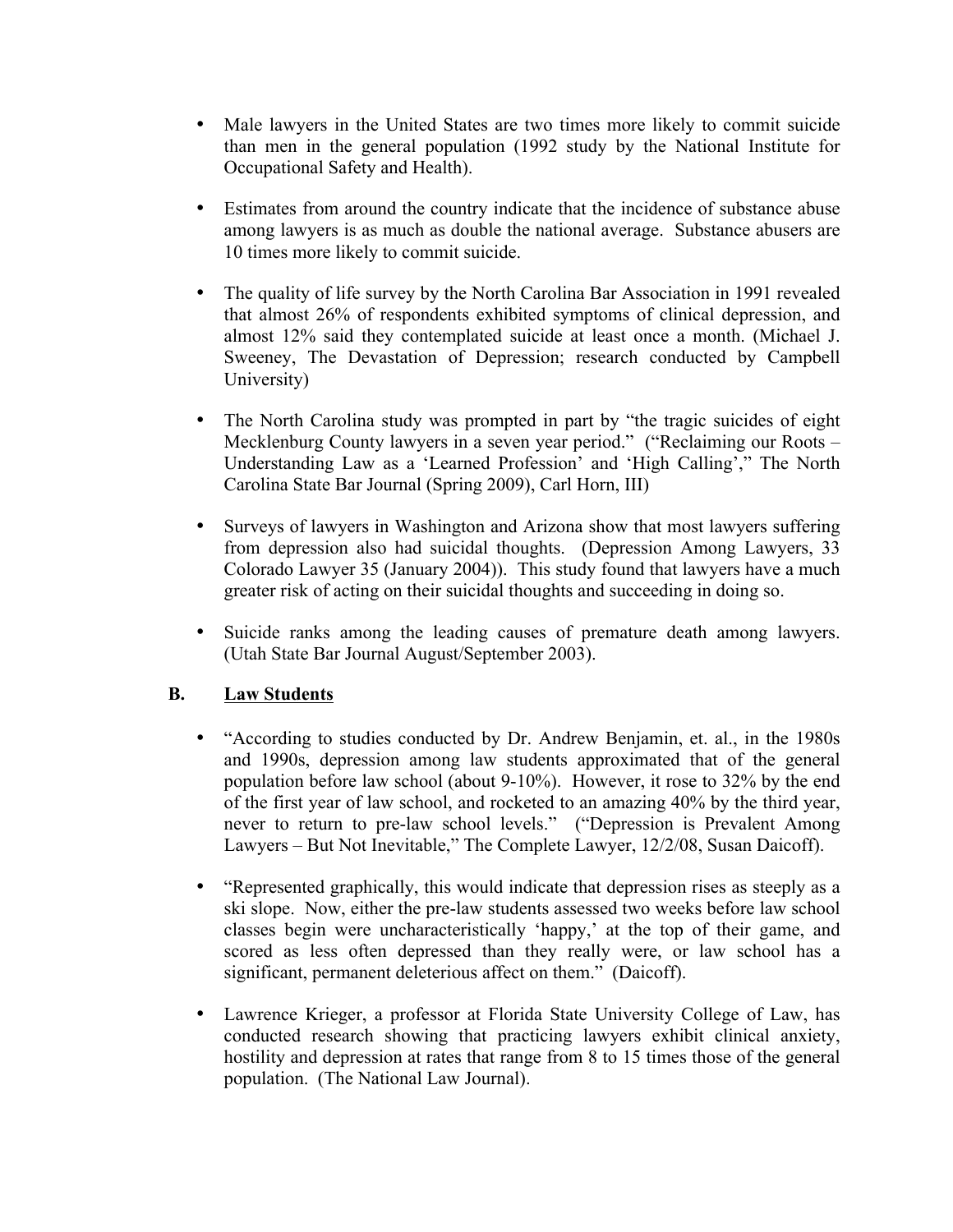- Despite law schools' reputations as grueling and highly competitive, Krieger does not advocate changes in their operations. Instead, making students aware that feeling anxious or depressed is common during law school is the best way to help them. (The National Law Journal).
- Krieger's research also indicates that the loss of intrinsic values may be responsible for at least a lowered sense of well-being among first-year law students. (Daicoff).

## **II. Depression**

# **A. What is depression?**

- Clinical depression is a serious health problem that affects the total person. In addition to feelings, it can change behavior, physical health, appearance, professional performance, social activity, and the ability to handle everyday decisions and pressures. ("Assisting the Depressed Lawyer," Texas Bar Journal, Vol. 70, No. 3, Ann D. Foster).
- "Depression is more than the blues or the blahs; it is more than the normal, everyday ups and downs. When that 'down' mood, along with other symptoms, last for more than a couple of weeks, the condition may be clinical depression." (Foster).
- "We all experience periods of depression, typically in reaction to some difficult life experience, such as the end of a relationship or the death of a loved one. But for most of this, these times of sadness are brief and don't affect our ability to function."
- "In contrast, clinical depression is more extreme and more prolonged. The lows are lower, and the periods spent in these emotional depths are longer. Depression in its most severe forms can render people unable to carry out the day-to-day necessities of life and can lead to suicide." ("The Depressed Lawyer," Texas Bar Journal, March 2007, Greg Miller).

## **B. What are the symptoms?**

- Depressed mood
- Loss of interest or pleasure
- Change in appetite or weight
- Change in sleeping patterns
- Fatigue or loss of energy
- Speaking and/or moving with unusual speed or slowness
- Feelings of worthlessness or excessive or inappropriate guilt
- Diminished ability to think or concentrate, or indecisiveness
- Recurrent thoughts of death or suicide
- Suicide attempts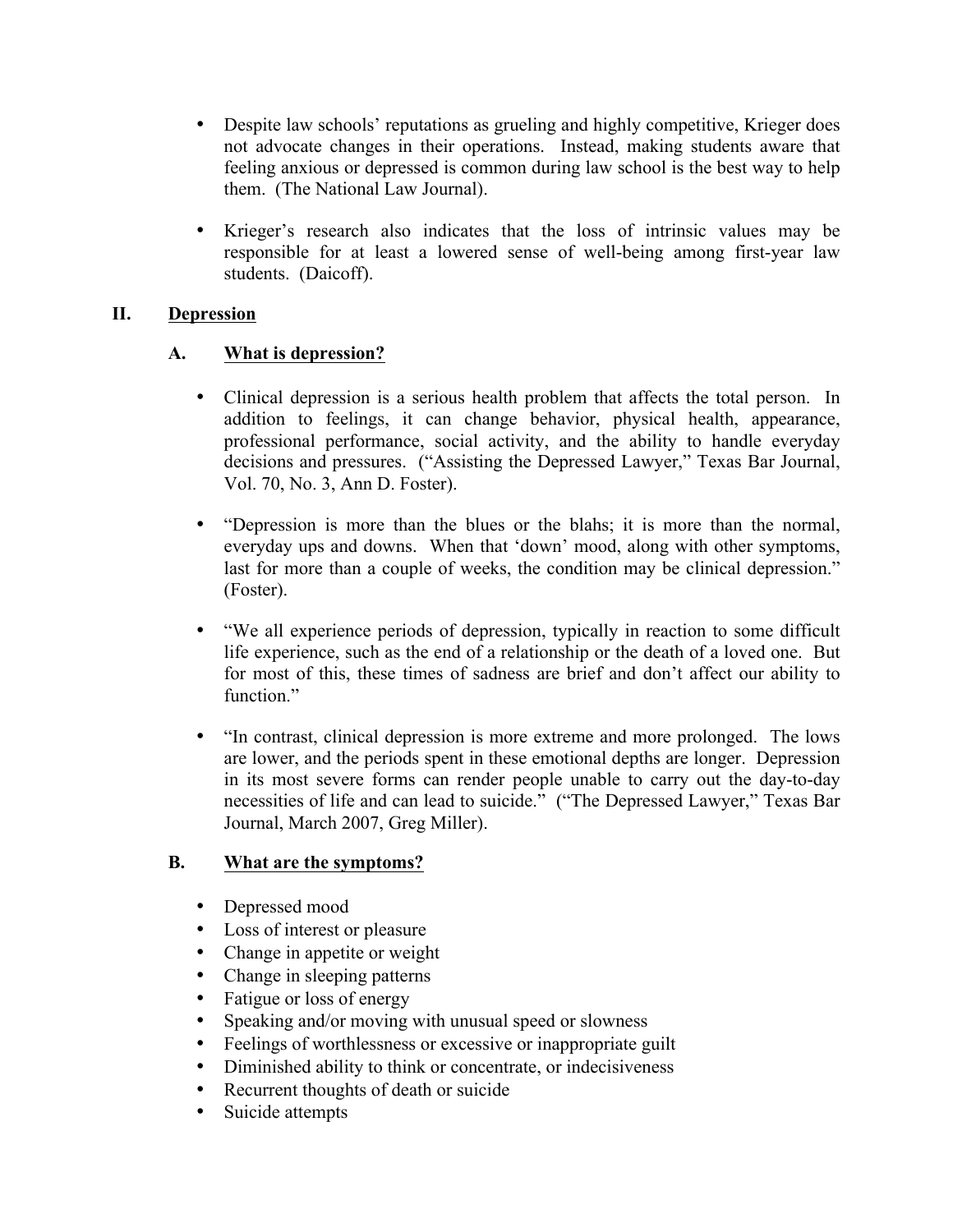At least several of these symptoms must be present during the same two-week period in order to meet the diagnostic criteria for a major depressive episode.

# **C. What are the types of depression?**

## 1. Major depression

An extreme or prolonged episode of sadness in which a person loses interest or pleasure in previously enjoyed activities.

An untreated major depressive episode can last from six months to two years, with the average duration being nine months.

See William Styron's book, Darkness Visible.

2. Dysthymia

Continuous low grade symptoms of major depression and anxiety, and chronic depression.

3. Manic-depressive illness (bipolar disorder)

Alternating episodes of mania ("highs") and depression ("lows").

The main point here is that we are not talking about the ordinary blues or occasionally feeling down; major depression is when the condition takes over your life.

See The Unquiet Mind by Kay R. Jamison.

## **D. What causes depression?**

- 1. Functional abnormalities or chemical imbalances in the brain
- 2. Heredity
- 3. Biological factors
- 4. Environmental influences (job, marriage, family, economic and social influences)

Medical research outlines the biological and physiological factors involved in mental disorders, including depression. Despite this research, there remain many myths, misinformation, and misconceptions about mental illness.

71% of Americans believe that mental illness is due to some moral or emotional weakness.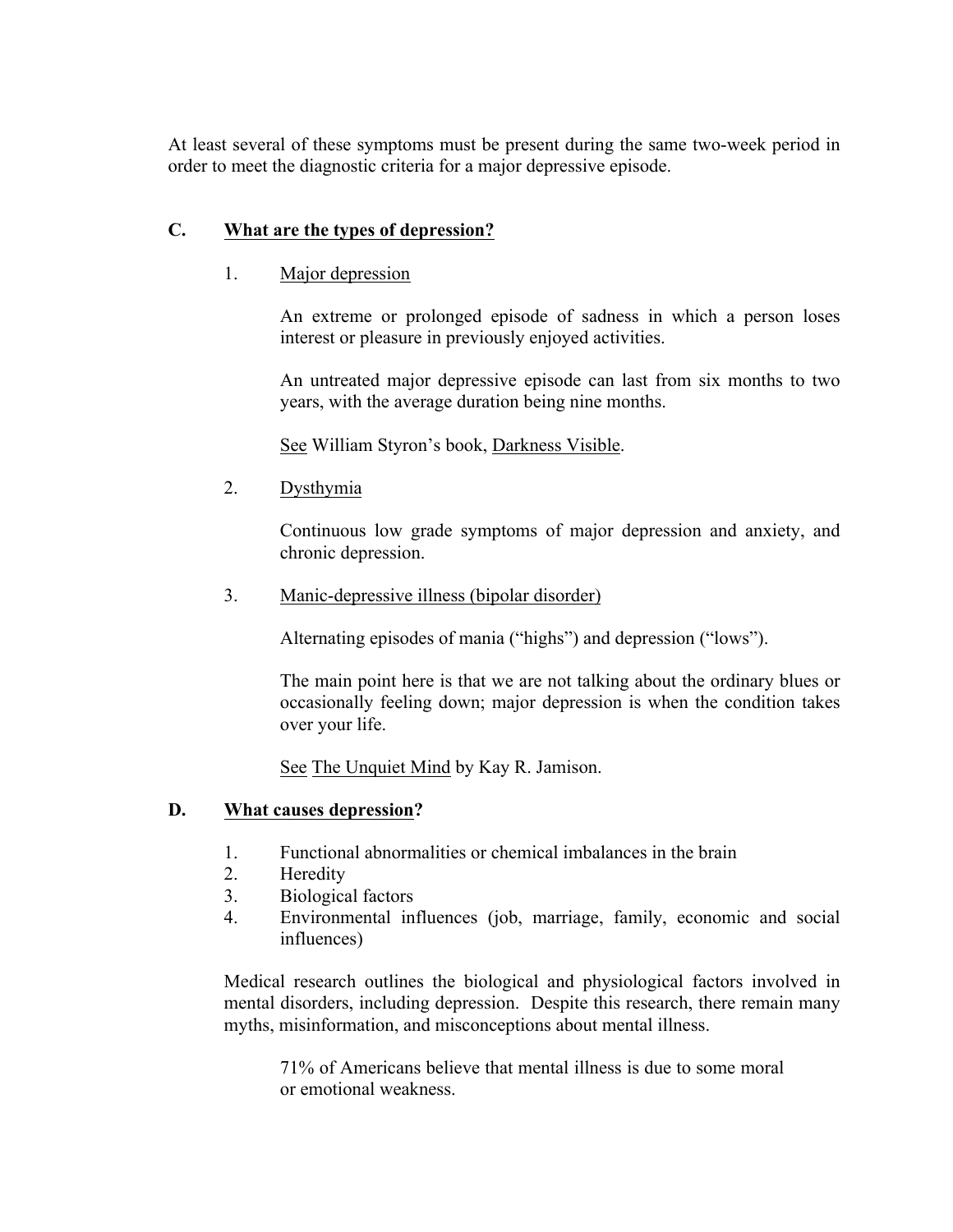65% believe that it is a result of bad parenting and at least 35% believe that it is a result of sinful behavior.

43% of those polled thought that mental illness was brought on by the individual.

## **E. Who gets depression?**

- 10% of Americans (more than 19 million people) suffer from depression every year.
- More Americans suffer from clinical depression than heart disease and cancer.
- 62% of Americans personally know someone with a mental illness.
	- 1. Men and women

Women are twice as likely to have depression as men.

Why the difference: biological differences; women more likely to seek treatment; fewer men diagnosed because depression is masked behind alcoholism or antisocial behavior.

#### 2. Children and adolescents

10% of American children have a mental or emotional disorder.

#### 3. Young people

A *Parade Magazine* survey found that 46% of young people 18 to 24 years of age personally know someone who should be receiving help for mental health problems but is not.

#### **F. What is the treatment for depression?**

Effective treatment for depression is available for 90% of those with a depressive illness. The most important component of a treatment protocol is information, with accurate, current facts on causes, symptoms, treatment options, and tips for coping.

- **Medication** 
	- o There are several different classes of medications for depression. Many of the more recent medications have fewer side effects than other types of anti-depressants.
	- o There are many misconceptions about anti-depressant medications. These medications are not mood elevators or tranquilizers. If a person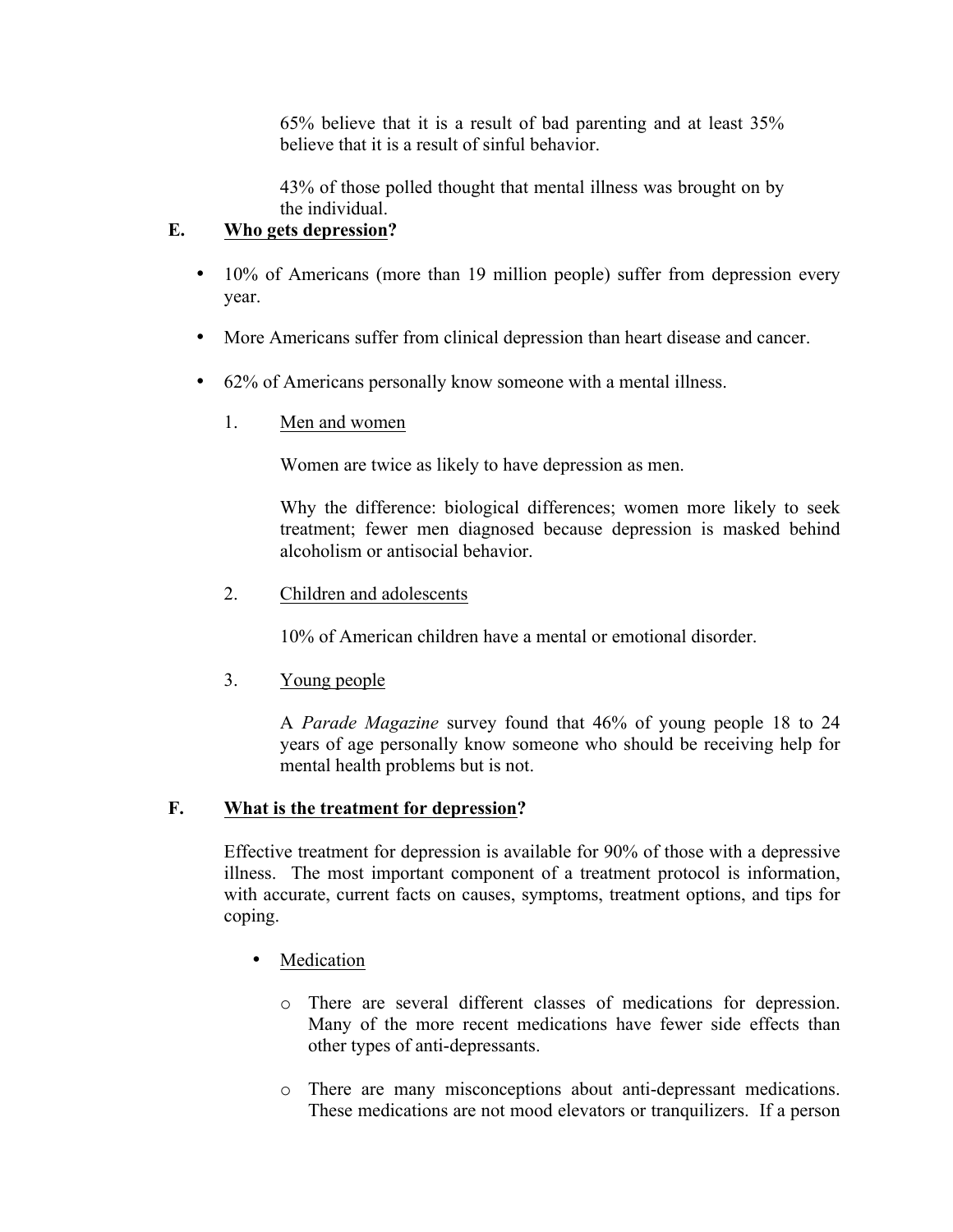is depressed, the anti-depressant medication will probably make the individual feel better. If a person is not depressed, the medication will not make the person "extra happy". Anti-depressant medications are like aspirin in that aspirin will *reduce fever*, but *will not affect* the normal temperature. And, anti-depressant medications are not known to be addictive.

- o While 70% of the American population have said they would take medication for a headache, only 12% would take an antidepressant. This is further evidence of the current misconceptions about medications used to treat depression and other mental illnesses.
- o Individuals with depression should consider consulting a mental health professional for adequate diagnosis and treatment.
- Ask for help!
	- o The most important and sometimes most difficult step toward overcoming depression is asking for help.
	- o "Often people don't know they are depressed so they don't ask for or get the right help. Most people fail to recognize the symptoms of depression in themselves or in other people. Also, depression can zap energy and self-esteem and thereby interfere with a person's ability or wish to get help." (Foster).
	- o "Although effective help is out there, attorneys often have a hard time availing themselves of it. Trained to be impersonal and objective, lawyers are often reluctant to focus on their own feelings. Attorneys tend to be more comfortable in the role of counselor, solving the problems of others, than being the person seeking help." (Miller).
	- o A whole host of people are out there who are sick and hurting, and for whatever reasons refuse to get help–perhaps because they are too embarrassed or too ashamed. That is why it is important to let people know that depression is a medical problem so they can get help and there will be no stigma associated with seeking treatment.
	- o It has often been said that there is a stigma associated with mental illness. The word "stigma" in the dictionary is defined as a "scar" left by a hot iron, a brand or mark of shame or discredit. People with mental illness should not be made to feel as though they have been branded, that they bear a mark of shame. We must work to ensure that this attitude dies a quick death.

## **G. How to help**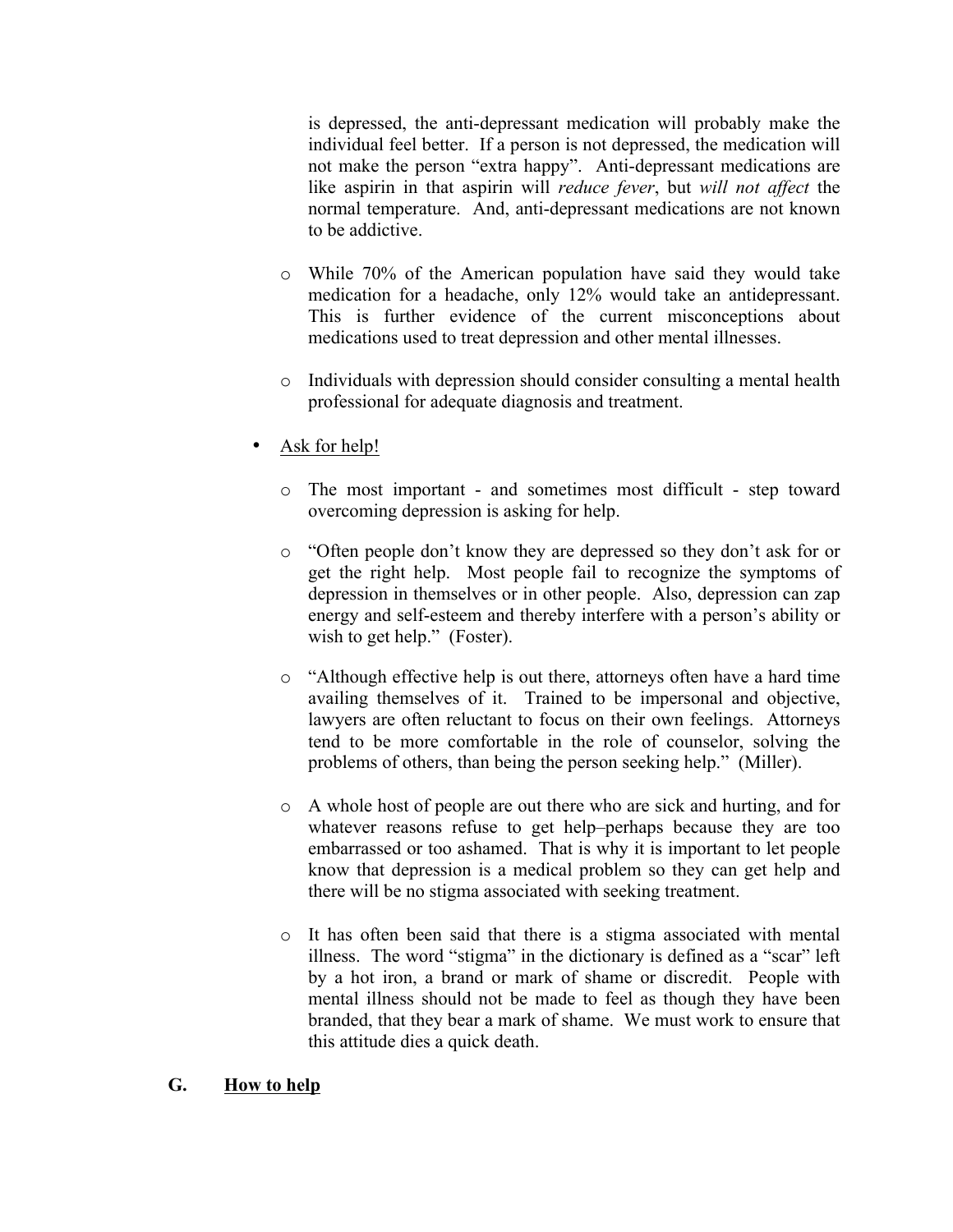- The most important thing you can do for someone who is depressed is to get the person to a professional for an appropriate diagnosis and treatment.
- Do not assume that someone else is taking care of the problem. Negative thinking, inappropriate behavior, or physical changes need to be addressed as quickly as possible. (Foster).
- Your help may include the following:
	- o Call Robert Turnbull, program director for Lawyers Helping Lawyers, on the toll-free helpline at 866-545-9590 or on his cell at 803-603-3807.
	- o Give the person the number for the Lawyers Helping Lawyers toll-free helpline at 866-545-9590.
	- o Refer them to LifeFocus Counseling Services, toll-free at 866-726-5252, for a referral to a counselor in their area, 24 hours a day.
	- o Give suggestions of names and phone numbers of reputable therapists or psychiatrists.
	- o Encourage or help the individual to make an appointment with a professional and accompany the individual to the doctor.
	- o Encourage the individual to stay with treatment until symptoms begin to abate.
	- o Encourage continued communications with the physician about different treatment options if no improvement occurs.
	- o Offer emotional support, understanding, patience, friendship, and encouragement.
	- o Engage in conversation and fellowship. Listen.
	- o Refrain from disparaging feelings; point out realities and offer hope.
	- o Take remarks about suicide seriously; do not ignore them and don't agree to keep them confidential. Report them to the individual's therapist or doctor if your friend or colleague is reluctant to discuss the issue with you or his or her doctor.
	- o Invite the individual for walks, outings, to the movies, and other activities. Be gently insistent if your invitation is refused.
	- o Encourage participation in some activity that once gave pleasure–hobbies, sports, religious, or cultural activities.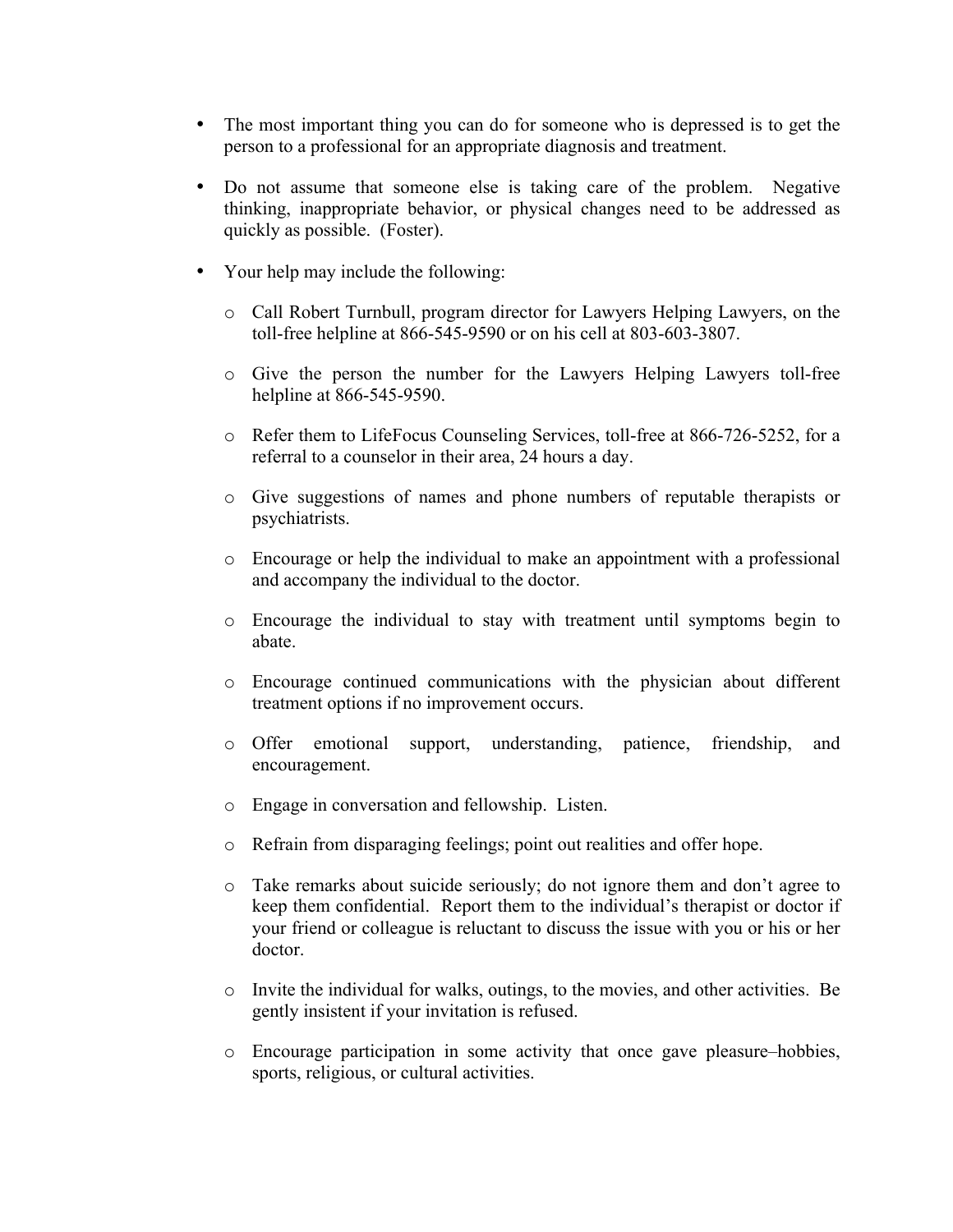- o Don't push the depressed person to undertake too much too soon; too many demands may increase feelings of failure.
- o Eventually with treatment, most people get better. Keep that outcome in mind and keep reassuring the depressed person that with time and help, he or she will feel better. (Foster).

## **III. Suicide**

- In 2006, suicide was the third leading cause of death among attorneys, after cancer and heart disease. The rate of death by suicide for lawyers is nearly six times the suicide rate for the general population.
- 15% of people with clinical depression commit suicide.
- Women attempt suicide at least two times more than men, but men are "successful" four times more than women.
- Substance abusers are ten times more likely to commit suicide than the general population.
- Although most depressed people are not suicidal, most suicidal people are depressed. It is important to learn how to distinguish depression from ordinary sadness.
- Suicide can be prevented. While some suicides occur without any outward warning, most do not.
- We can prevent suicide among lawyers by learning to recognize the signs of someone at risk, taking those signs seriously and knowing how to respond to them.
- The emotional crises that usually precede suicide are most often recognizable and treatable. Colleagues, family members and friends play important roles in recognition of depression symptoms and helping those in need get treatment.

## **A. What are the warning signs of suicide?**

- Observable signs of serious depression
	- o Unrelenting low mood
	- o Pessimism
	- o Hopelessness
	- o Desperation
	- o Anxiety
	- o Inner tension
	- o Withdrawal
	- o Sleep problems
- Increased alcohol and/or other drug use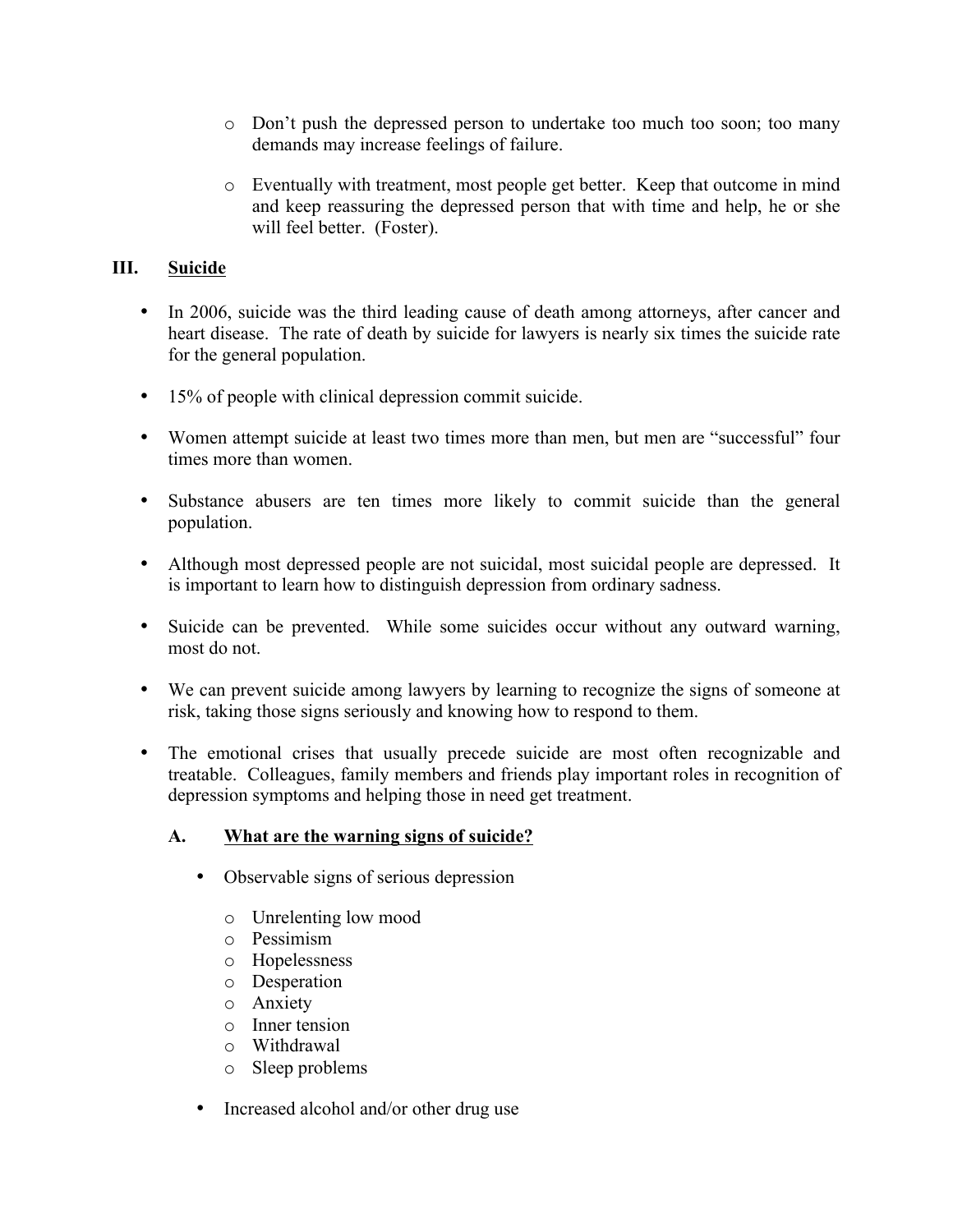- Recent impulsiveness and taking unnecessary risks
- Threatening suicide or expressing a strong wish to die
- Making a plan
	- o Giving away prized possessions
	- o Sudden or impulsive purchase of a firearm
	- o Obtaining other means of killing oneself such as poisons or medications
- Unexpected rage or anger

## **B. What to do when you fear someone may take his or her life**

- Take it seriously
	- o 75% of all persons who commit suicide give some warning of their intentions to a friend or family member.
	- o All suicide threats and attempts must be taken seriously.
	- o Be willing to listen
		- Take the initiative to ask what is troubling them and persist to overcome any reluctance to talk about it.
		- ! If professional help is indicated, the person you care about is more apt to follow such a recommendation if you have listened to him.
		- ! If your friend or loved one is depressed, do not be afraid to ask whether he is considering suicide, or even if he has a particular plan or method in mind.
		- ! Do not attempt to argue anyone out of suicide. Rather, let the person know you care and understand, that he is not alone, that suicidal feelings are temporary, that depression can be treated and that problems can be solved.
		- Avoid the temptation to say, "You have so much to live for," or "Your suicide will hurt your family."
- Seek professional help
	- o Be actively involved in encouraging the person to see a physician or mental health professional immediately.
	- o Individuals contemplating suicide often do not believe they can be helped, so you may have to do more.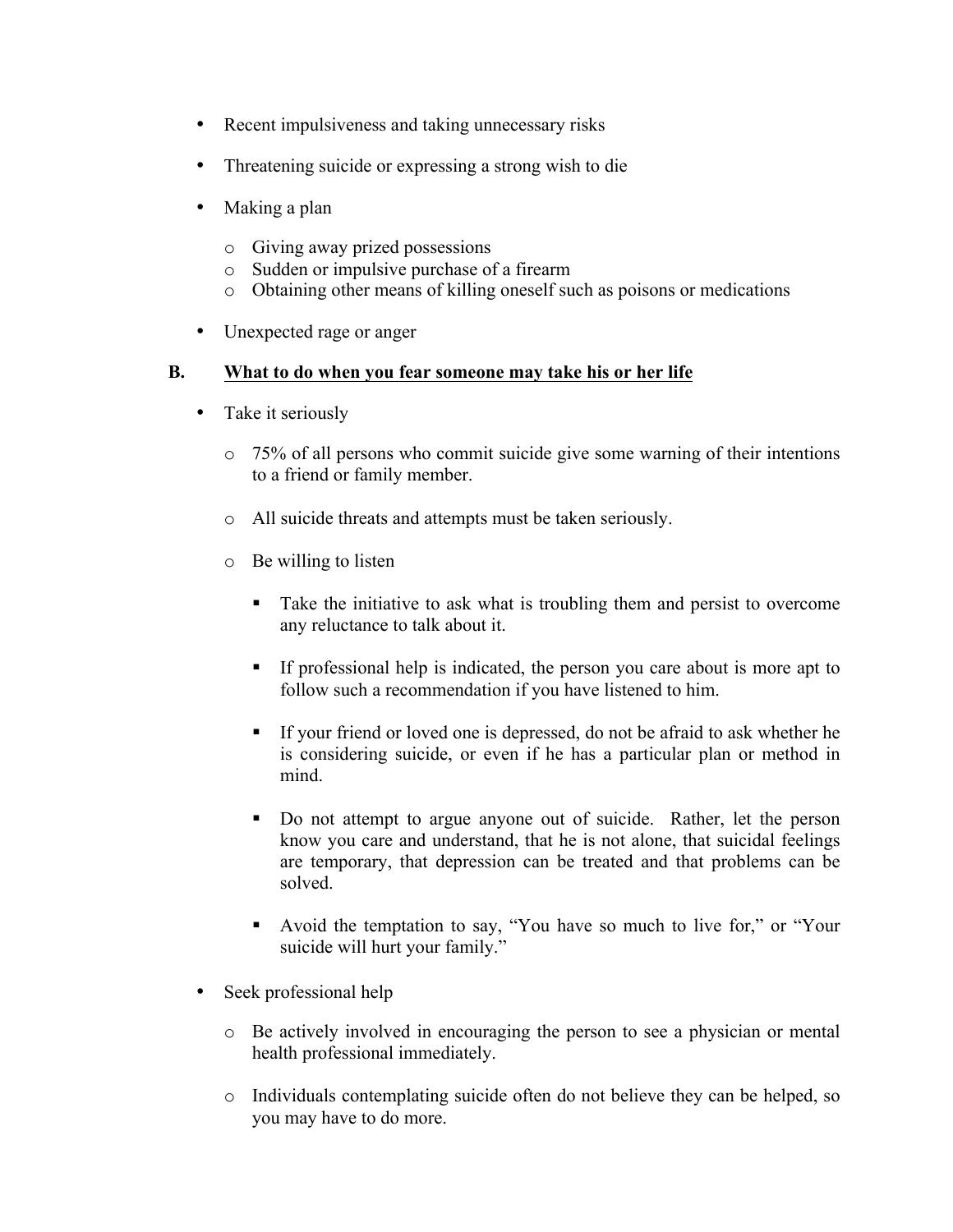- o Some may resist seeing a psychiatrist until a friend offers to accompany him on the visit.
- o You can make a difference by helping the person in need of help find a knowledgeable mental health professional or reputable treatment facility.
- In an acute crisis
	- o In an acute crisis, take your friend or loved one to an emergency room or walk-in clinic at a psychiatric hospital.
	- o Do not leave him alone until help is available.
	- o Remove from the vicinity any firearms, drugs, or sharp objects that could be used in a suicide attempt.
	- o Hospitalization may be indicated and may be necessary at least until the crisis abates.
	- o If a psychiatric facility is unavailable, go to your nearest hospital or clinic.
	- o If the above options are unavailable, call your local emergency number or the national suicide prevention lifeline at 1-800-232-TALK.
- Follow-up on treatment
	- o Suicidal patients are often hesitant to seek help and may run away or avoid it after an initial contact unless there is support for their continuing.
	- o If medication is prescribed, take an active role to make sure they are taking the medication and be sure to notify the physician about any unexpected side effects.
	- o Often, alternative medications can be prescribed.

#### **IV. Substance Abuse**

#### **A. Lawyers and Addiction**

- The National Institute on Alcohol and Alcohol Abuse estimates that 10% of the U.S. population is alcoholic or chemically dependent.
- In the legal profession, the abuse may be as high as 20%.
- Lawyers are at risk for problems with addiction at almost twice the rate as the general population.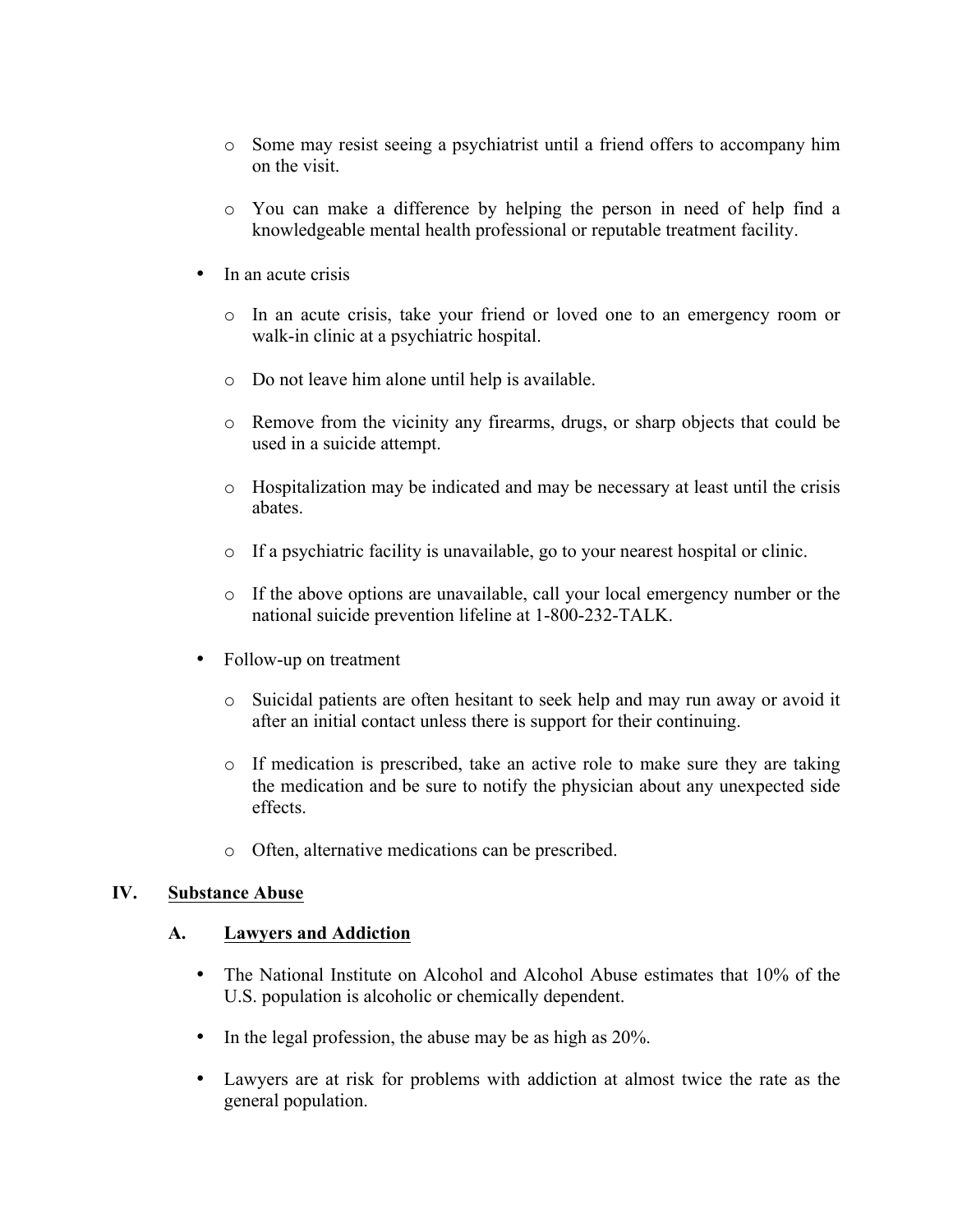- Alcoholism is a factor in 30% of all completed suicides.
- Reports from lawyer assistance programs indicate that 50%-75% of lawyer discipline cases nationwide involve chemical dependency.
- Most substance abusers are functional in the workplace. Nearly three out of four are employed, though the risks for the employer are high.
- The defenses of denial, rationalization and justification often make it difficult for people abusing substances to recognize they have a problem.

## **B. How do you know?**

- The CAGE Questionnaire was developed in 1970 by Dr. John A. Ewing and is used for screening of patients for alcoholism.
- According to Dr. Ewing, two or more "yes" answers indicate a positive history of alcoholism.

# o **Cut Back?**

Have you ever felt the need to reduce the level of your consumption?

## o **Annoyed?**

Have people ever annoyed you with their criticism of your drinking or using habits?

## o **Guilty?**

Have you ever felt guilty while you were drinking or using?

## o **Eye-opener?**

Have you ever started the day with a drink or drug, either to wake yourself up, to relax or to cure a hangover?

#### **C. Signs of Substance Abuse**

- Signs of substance abuse are sometimes subtle and can be mistaken for other problems, such as depression. Some of the observable signs are:
	- o smell of alcohol
	- o bloodshot eyes or a puffy face
	- o slurred or rapid speech
	- o hyper-vigilance or suspiciousness
	- o failure to return from lunch or break
	- o pattern of being late or a no-show on Mondays
	- o leaving early from work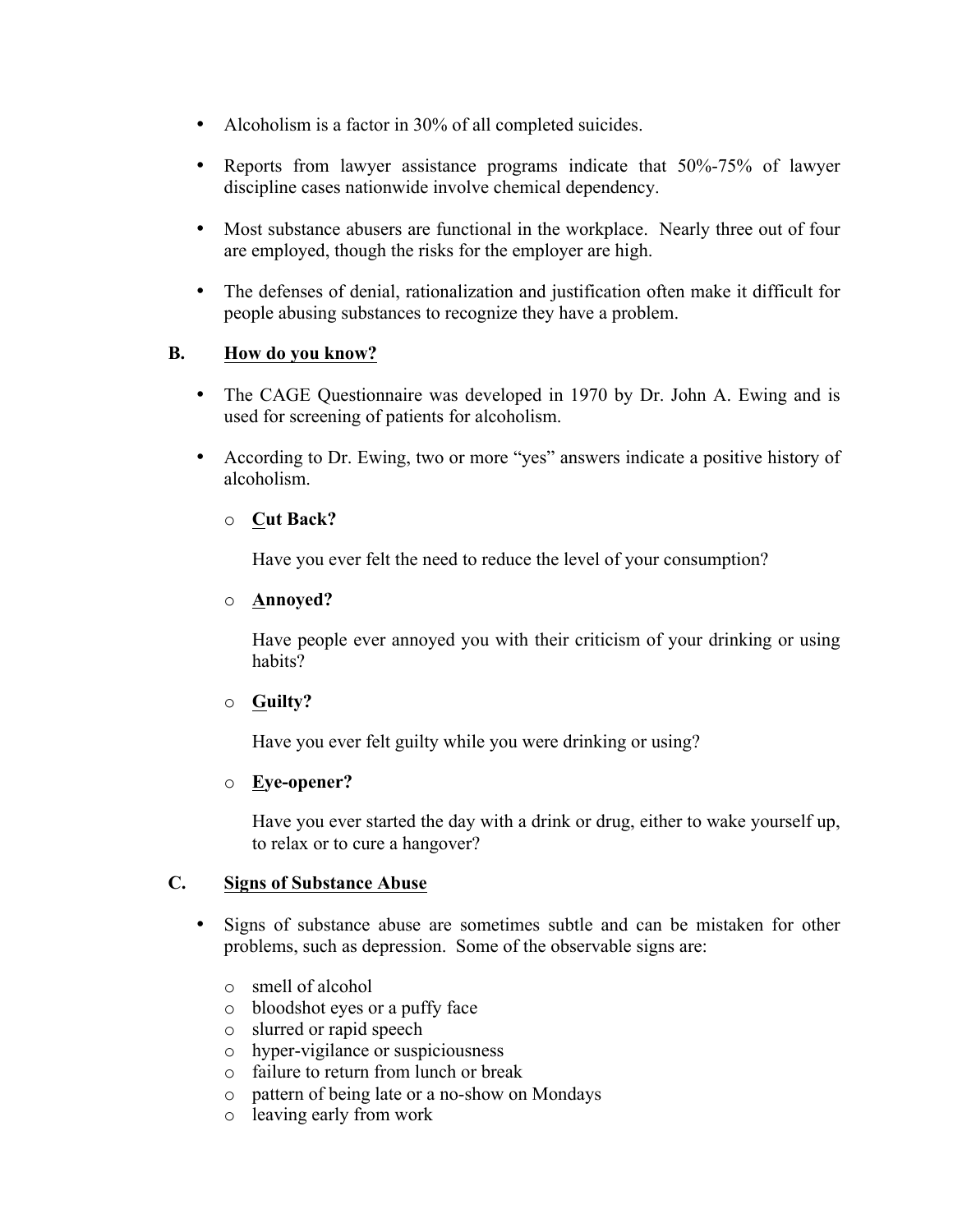- o failure to return phone calls
- o missing appointments
- o failure to meet deadlines
- o change in mood or general demeanor
- o deterioration of personal appearance or hygiene

#### **D. How to Help**

- You may want to explain to your friend that you know that alcoholism is an illness. You now know that treatment works so you want to urge your colleague to get an assessment, go to treatment, or even head straight for the nearest AA meeting.
- There are those who call for help on their own, go to AA, go to outpatient or inpatient treatment, and stop drinking or drugging. But, the truth is that most active alcoholics and drug addicts are not ready and willing to quit simply because someone suggests it. Lawyers may be particularly resistant to admitting a drinking or drug problem.
- What are some general guidelines for helping an addicted lawyer?
	- o Get some education about the illness that you are up against.
	- o Talk to therapists, doctors, or Robert Turnbull at Lawyers Helping Lawyers; AA members may have practical experience with the disease and may be helpful.
	- o Get assistance and coaching from the experts. Members of AA, NA, Robert Turnbull at Lawyers Helping Lawyers, local treatment centers, therapists, doctors, and professional interventionists are great resources. Someone who has recovered from the same illness may be an ally when you have these conversations. They have instant credibility; you may not.
	- o Leverage a bad day. Timing is sometimes important. Approaching someone who is struggling with the negative consequences of his addiction or dependency on a bad day may be more receptive to your suggestions than during the "good" times.
	- o Do not try to talk to someone when he is impaired. It does not work.
	- o Do not label the individual with a diagnosis. Expressions of concern, offers of hope, and specific ideas for a solution are helpful. Speaking honestly about how the individual's drinking or drug use has affected you, giving specific examples, is recommended. Labeling someone an addict or an alcoholic will backfire.
	- o Be armed with solutions. Offer ideas about how to get help. Have phone numbers available and offer to get the individual to help immediately. If your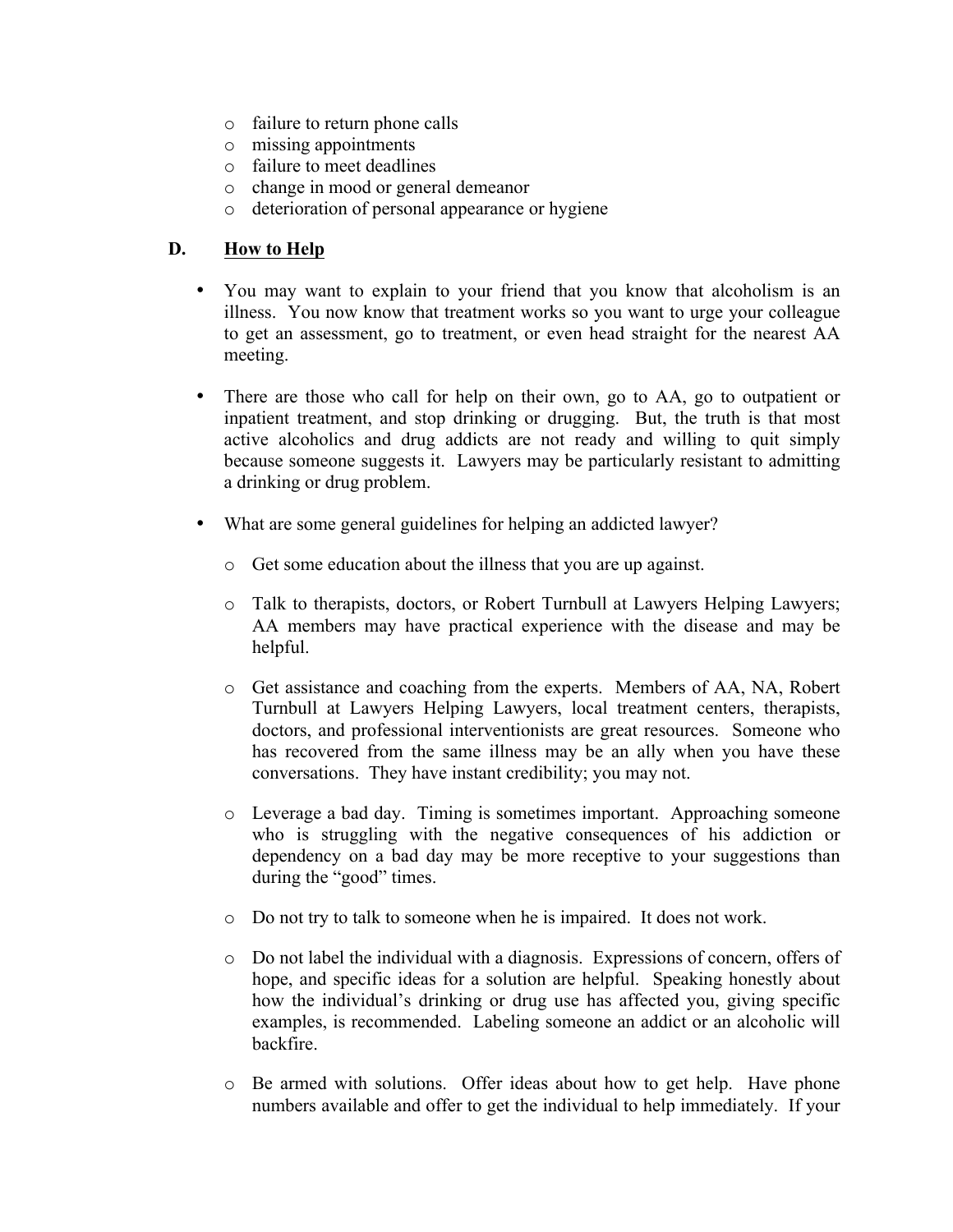friend seems even remotely receptive, act quickly; the small opening in the hard shell of addiction will not stay open long. You may not get another chance.

- o Do not enable. Never do for John what John can do for himself. Stop protecting him from consequences. Be honest. Do not cover up, lie, stand in, or do his work. Do not ignore the problem. Do not be a scapegoat. Do not try to control her drinking or his drug use. Respect his dignity. Be realistic about events. Allow success or failure. Share your hope for recovery. Participate in his good behavior. Offer concrete solutions.
- Whether you are the husband, wife, employee, judge, law student, law partner, law firm associate, friend, or colleague of a person challenged by drugs or alcohol, your understanding of the nature of the problem can play a vital part in helping that individual to achieve and maintain recovery. Please remember that there is hope, and there is help. You are not alone. (Foster).

# **V. The Practice of Law**

# • Perfectionism: The Perfect is the Enemy of the Good

- o Research suggests that those who suffer from intense perfectionism are at higher risk for suicide. They are driven by an intense need to avoid failure. To these people, nothing seems quite good enough, and they are unable to derive satisfaction from what ordinarily might be considered even superior performance. (Dr. Sidney J. Blatt, "The Destructiveness of Perfectionism: Implications for the Treatment of Depression," American Psychologist, Volume 49, Number 12  $(1997)$ ).
- o Why are lawyers more prone than anyone else to the dangerous disease of depression? Psychologist Lynn Johnson points to two personality traits many lawyers have: perfectionism and pessimism. (Lynn Johnson, Stress Management, Utah State Bar Journal, January/February 2003).
- o It is no secret that the legal profession attracts perfectionists and rewards perfectionism. Perfectionism drives us to excel in college, in law school, and on the job. Perfectionism has a dark side; it can produce "a chronic feeling that nothing is good enough." (Johnson, Stress Management).
- o According to Johnson, perfectionism raises levels of stress hormones and high levels of such hormones lead to various health problems, including depression. And when we make the inevitable mistake, perfectionism magnifies the failure. "Perfectionists are more vulnerable to depression and anxiety, harder to treat with either therapy or drugs, and much more likely to commit suicide when things go very wrong." (Johnson, Stress Management).
- o In "Stress Management for Lawyers," Dr. Amiram Elwork notes that perfectionism is rewarded in both law school and the practice of law. However, it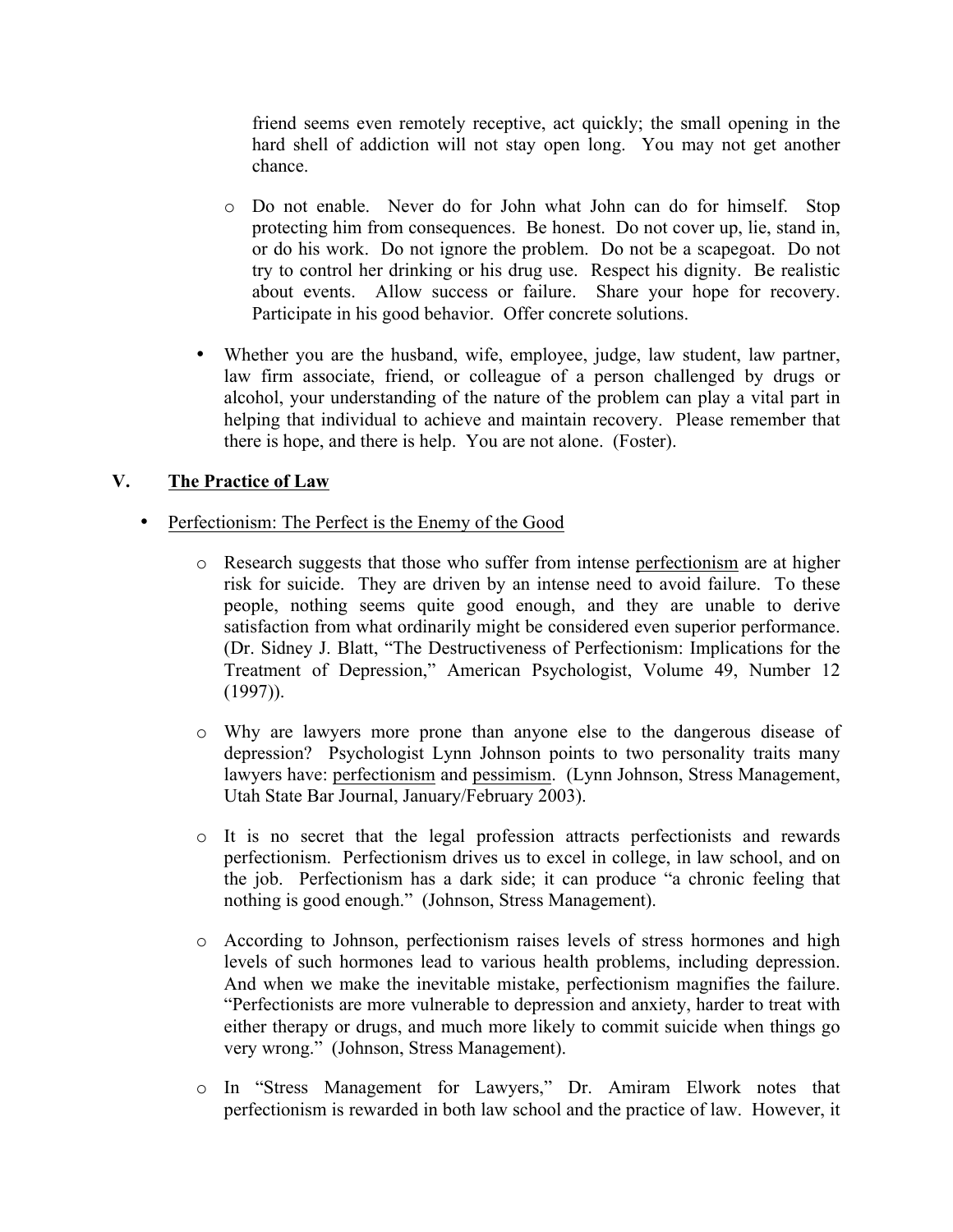can lead to negative thinking: "If I don't do it perfectly, I'm no good; it's no use; I should just give up," or "I have to do it perfectly and I can't quit until its perfect." This type of thinking can lead to isolation and depression. (Daicoff).

- o "Perfectionism can also lead to an overdeveloped sense of control and responsibility so that individuals believe they are responsible for situations over which they actually do not have complete control. If things do not turn out well, these individuals often blame themselves: they didn't work hard enough or they weren't sufficiently prepared or vigilant. They then either 'beat themselves up' or resolve to 'work harder' next time, not acknowledging that some things are out of their control. This erroneous belief causes a great deal of angst, which is then expressed either as depression or irritability and anger, which are really two sides of the same coin." (Daicoff).
- Pessimism
	- o Less intuitive than the prevalence of perfectionism is the prevalence of pessimism among lawyers. A Johns Hopkins study in 1990 showed that in all graduate school programs in all professional fields except one, optimists outperformed pessimists. The one exception: law school.
	- o Pessimism helps lawyers excel: it makes us skeptical of what our clients, our witnesses, opposing counsel, and judges tell us. It helps us anticipate the worst and thus prepare for it. The pessimism is bad for our health: it leads to stress and disillusionment, which makes us vulnerable to depression. ("Depression, The Lawyers' Epidemic: How You Can Recognize the Signs," Raymond P. Ward,  $3/16/05$ ).
- Unrealistic Expectations
	- o "Depression can also arise if prospective lawyers harbor unrealistic expectations about their chosen profession. Reich (1976) found that many pre-law students wished to be seen as confident, socially ascendant, and in control, but that inwardly they felt awkward, anxious, cautious, and unsure." (Daicoff).
	- o "[Reich] suggested that they may have chosen law as a career because it allows them to hide behind a professional mask of confidence, leadership, and dominance; they don't have to expose more tender feelings of discomfort and social awkwardness. In other words, lawyers can interact with clients, other lawyers, and judges at a comfortable professional distance and according to professionally defined 'roles' with clear expectations and obligations, often imposed by the lawyers' code of ethics." (Daicoff).
	- o "For some, this might reduce their anxiety. However, it can also be isolating, lonely, and discouraging – and ultimately lead to depression. As a result, lawyers often end up feeling alone as they are surrounded by clients, assistants, other lawyers, paralegals, and law office personnel. The very psychological dynamic that may have in part driven them to choose the law as a career may ultimately